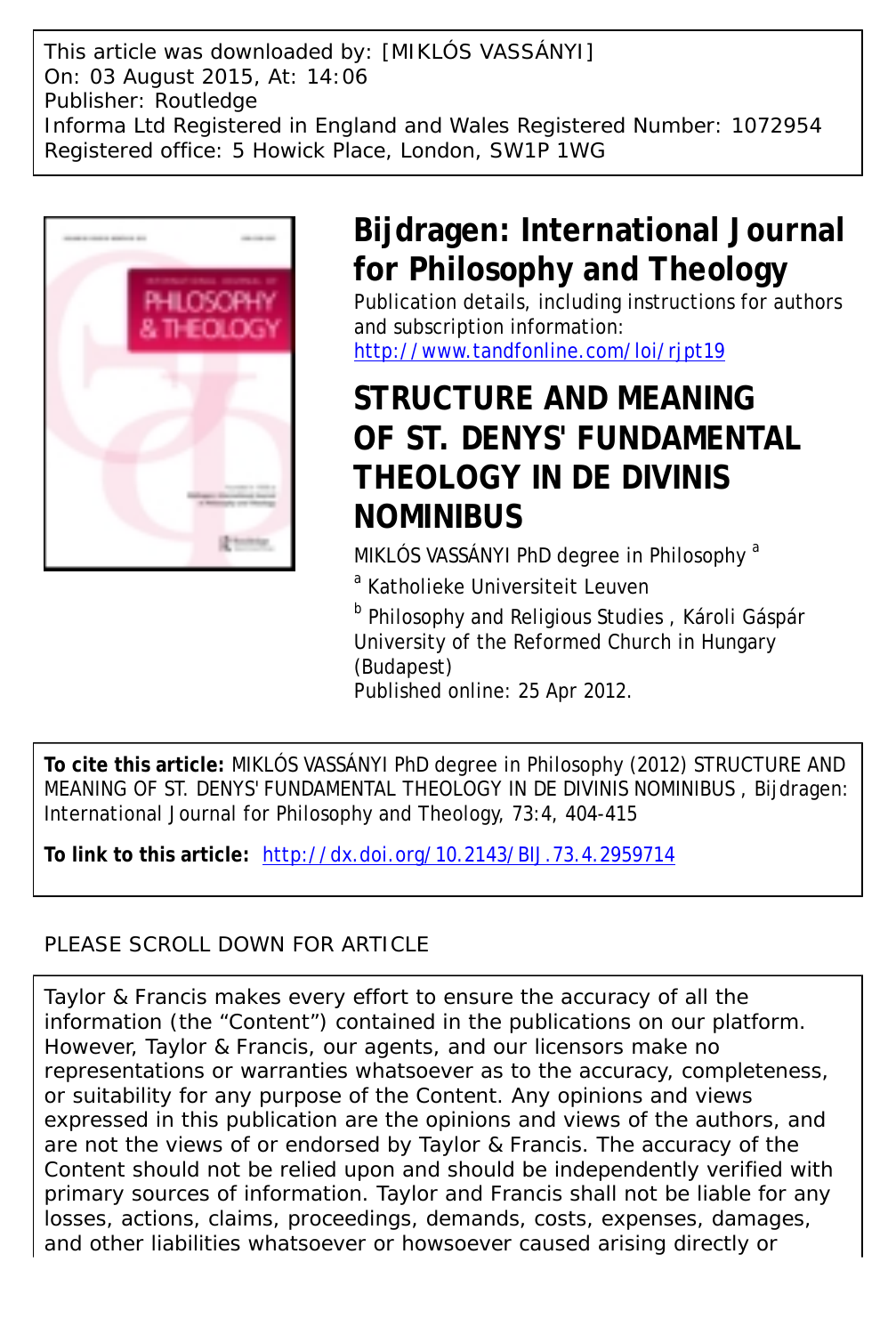indirectly in connection with, in relation to or arising out of the use of the Content.

This article may be used for research, teaching, and private study purposes. Any substantial or systematic reproduction, redistribution, reselling, loan, sub-licensing, systematic supply, or distribution in any form to anyone is expressly forbidden. Terms & Conditions of access and use can be found at <http://www.tandfonline.com/page/terms-and-conditions>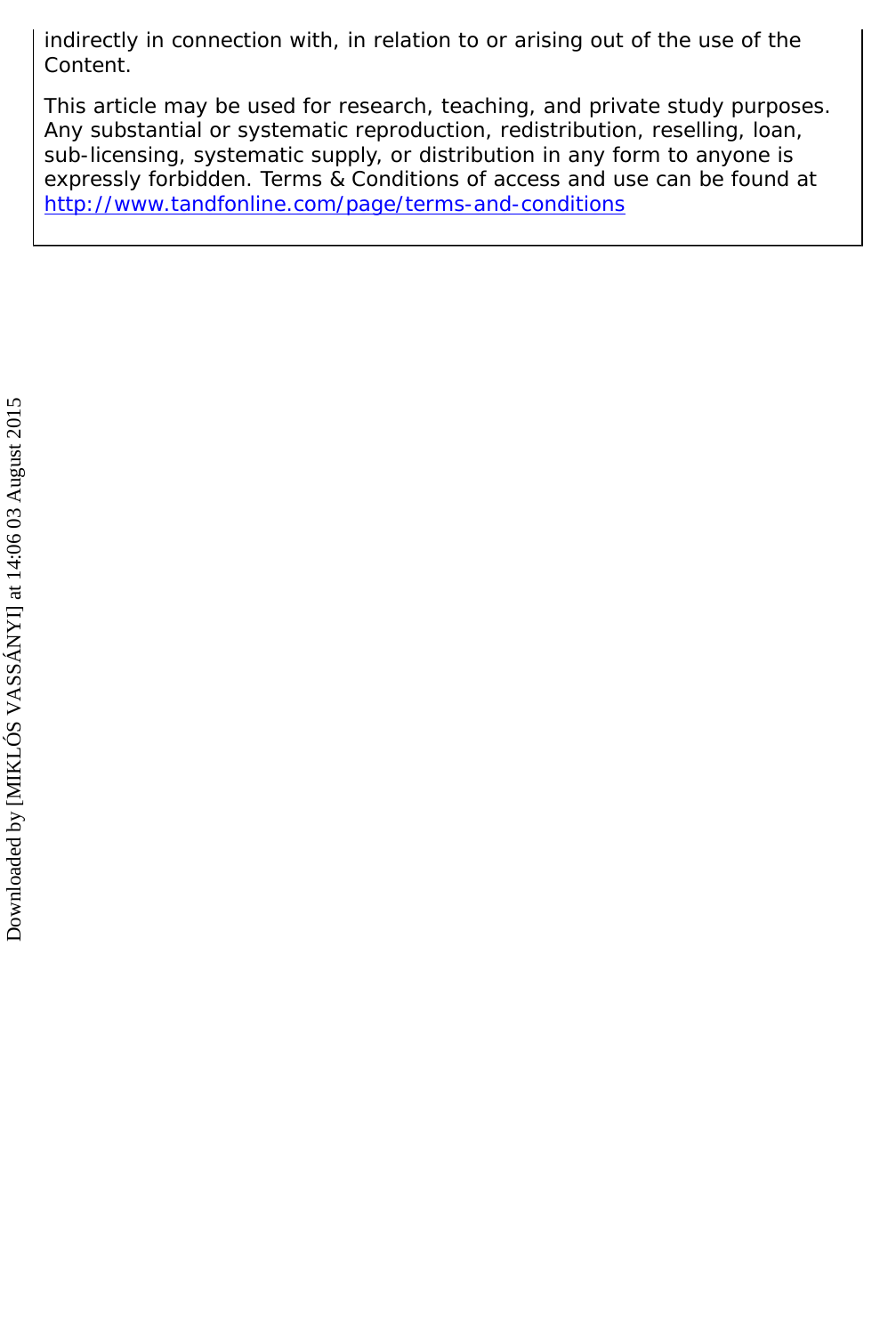*Bijdragen, International Journal in Philosophy and Theology* 73(4), 404-415. doi: 10.2143/BIJ.73.4.2959714 © 2012 by Bijdragen, International Journal in Philosophy and Theology. All rights reserved.

## STRUCTURE AND MEANING OF ST. DENYS' FUNDAMENTAL THEOLOGY IN *DE DIVINIS NO MINIBUS*

## A COMPARISON WITH PROCLUS' THEORY OF THE ONE IN */NST/TUT/0 THEOLOGICA*

### MIKLÓS VASSÁNYI

#### 1. Proposition

While Denys' personal identity, his Christology and the sources of the *Corpus Dionysiacum* have been investigated extensively in recent years, it seems that the structure and meaning of his fundamental theology, especially in *De divinis nominibus*, have been less incisively analysed than they deserve.<sup>1</sup> It is, however, in the region of the deep structure of fundamental theology that there is hope to see whether the merger Denys carries out between Christian and Neo-Platonic theology is successful and harmonious. The structure or articulation of his concept of God must be analysed evidently with respect to his most relevant Neo-Platonic sources, especially, in the view of many including myself, to Proclus. It is the objective of the present analysis to shed some light on the deeper philosophical pattern of the concept of God in *De divinis nominibus* and to compare it with that of Denys' apparently most immediate Neo-Platonic source for fundamental theology, Proclus' *lnstitutio theologica.* Further, towards the end of this paper we shall try to systematically analyse what seems perhaps the most fundamental of all Proclean and Dionysian theological premises, the identification of the One with the Good. Finally, we are going

<sup>1</sup> The following editions of primary texts have been used for the preparation of this paper: B.R. Suchla (ed.), *Corpus Dionysiacum 1: Pseudo-Dionysios Areopagita: De divinis nominibus,*  Berlin/New York, Walter de Gruyter, 1990 (Patristische Texte und Studien, Bd. 33); E.R. Dodds (ed.), *Proclus, The Elements of Theology,* A Revised Text with Translation, Introduction and Commentary, Oxford, Clarendon Press, 1963; L.G. Westerink (ed.), *Damascius, Traite des premiers principes* I, Paris, Les Belles Lettres, 1986; and E Des Places (ed.), *Jamblique, Les mysteres d'Egypte,*  Paris, Les Belles Lettres, 1989.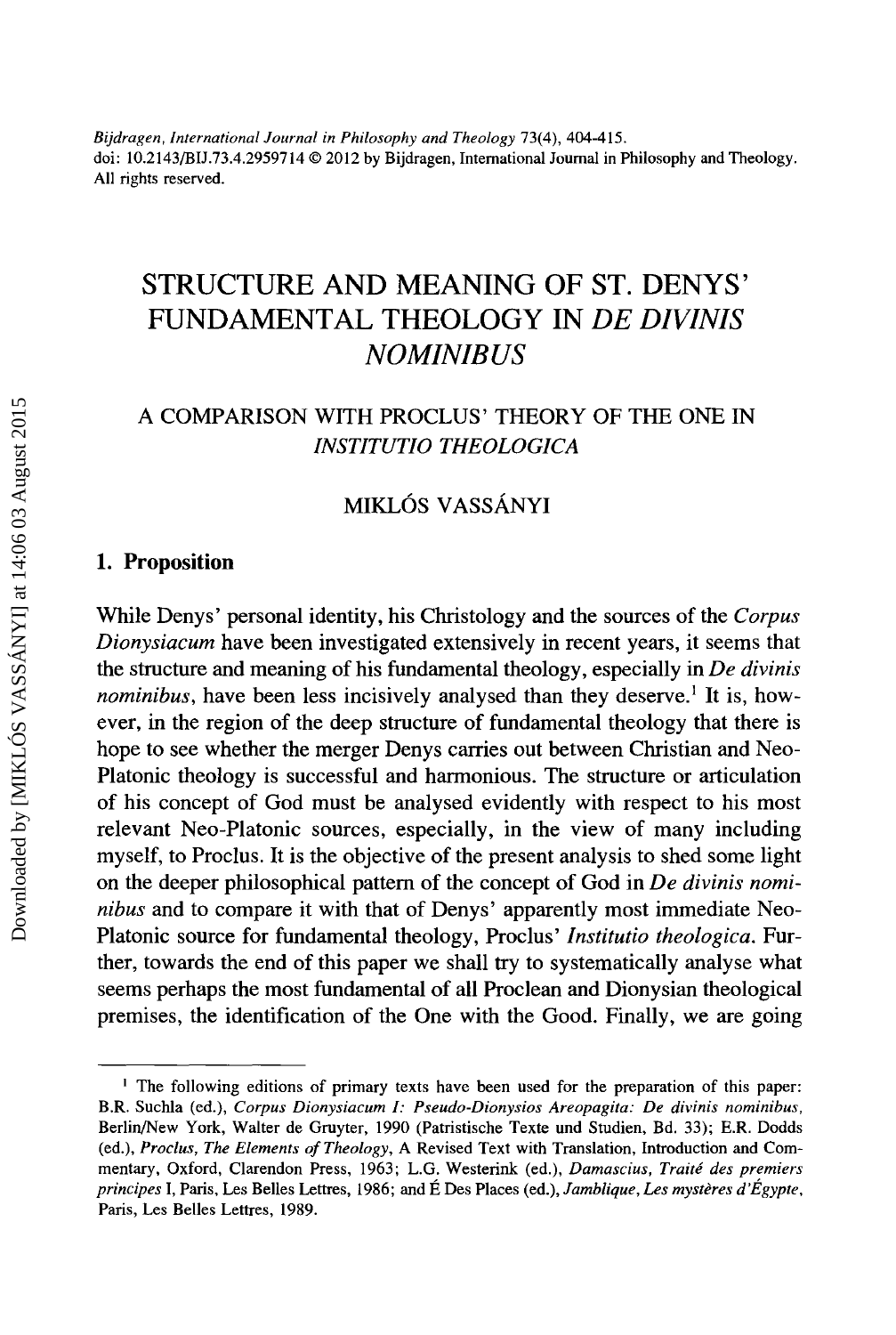to consider the ideology Denys was probably following as he grafted Neo-Platonism into Christian theology.

As is known, Denys demands (in e.g. I: 1-4, I:8, II:2) that Christian theology must rely exclusively on Scripture, yet he abundantly utilizes Neo-Platonic philosophical theological materials as well. In my analysis, the majority of these 'hidden' Neo-Platonic references in *De divinis nominibus* apparently belong to three source texts: Proclus' *lnstitutio theologica,* Iamblichus' *De mysteriis Aegyptiorum* and Damascius' *De primis principiis.* (That Denys relies exhaustively on Proclus' *De malorum subsistentia* in part IV is perhaps too evident to be mentioned.) The philosophical character of these sources is very different. First, Iamblichus' text is not a systematic philosophical theological treatise, and some of its chapters, although philosophically quite intuitive, regard areas topologically distant from fundamental theology (e.g. Chapter IX. on theurgy). Also, sometimes it displays a tendency to employ an amount of imagery to accompany strictly discursive reasoning (e.g. Chapter VIII. on Egyptian theology). This is not characteristic of Denys whose language is highly conceptual. On the other hand, Damascius' entire philosophical attitude in fundamental theology, from the very beginning, is much less assertive and more dubitative than that of Denys – there is a metaphysical difference between them concerning the knowability of the One, even though many of the problems raised by Denys reflect or echo Damascius' questions.<sup>2</sup> So it seems to me that for a philosophical theological comparison, the most promising source region is Proclus' */nstitutio.* 

#### 2. Denys: Centre and Periphery in God

For Denys, God is not a reality but the condition of reality; essentially a ground or a cause, the supreme or first cause, infinitely remote from the world, hyperbolically transcendent. But it is even more appropriate to say that for Denys, there are gradations of transcendence in God. Only the kernel is *absolutum,* removed from all, *exeiremenon.* The entire infinity of the Godhead is not equally transcendent. The divine 'hyper-substance' is in this sense not homogenous, not seamless. The absolutely transcendent kernel is somehow

<sup>&</sup>lt;sup>2</sup> I am saying this in spite of C.M. Mazzucchi's study 'Damascio, autore del Corpus Dionysiacum, e il dialogo  $\Pi \epsilon \rho \hat{i}$  πολιτικῆς ἐπιστήμης' (Aevum 80 [2006], 299-334). This paper, excellent in many aspects, relies mostly on historical, biographical and philological evidence and barely turns to philosophical analysis in arguing for its thesis, the identification of Denys with the last *diadochos* of the Academia, Damascius. The summary of Denys' theology on p. 308 is, for instance, very far from being exhaustive or even representative. Hence the thesis of the article remains unproven.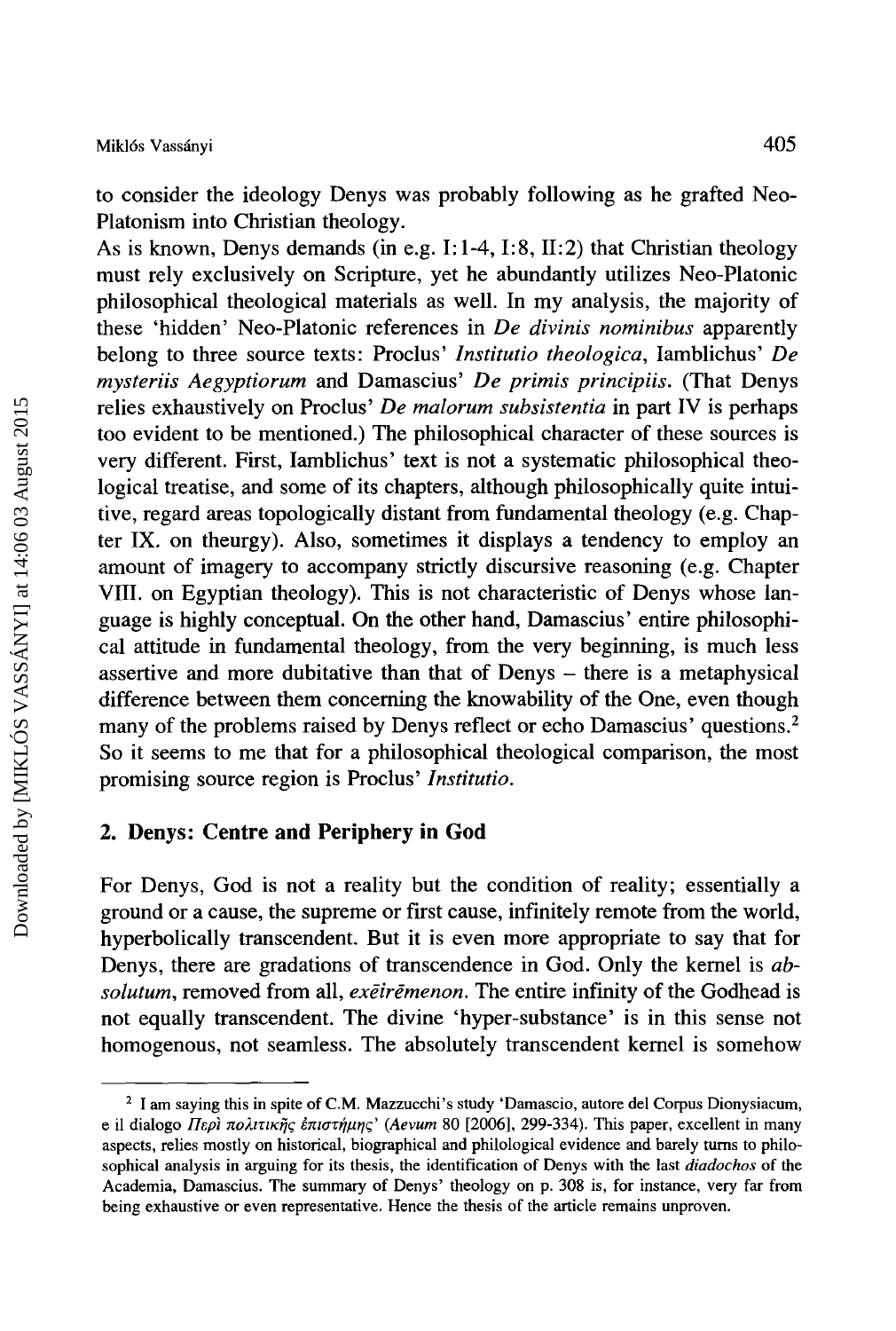more introvert or self-reflexive, not oriented towards the exterior- it resembles more the Aristotelian God in its extramundane self-reflection than the creating and caring Father of the Book of *Genesis.* 

At the same time, however, Denys will not give up the fundamental theological conviction that despite this, God is the *radex mundi unicus,* the one and only ground or fundament on which the world stands. But how you can be *radex* and *absolutus* at the same time is a philosophical problem because this seems to be a contradiction in terms: Either you are a cause and then you entertain a real relation *(relatio rea/is)* with your effect, or you are removed and you do not entertain any real relation with anything. But Denys' God is both at the same time, is a *radex absolutus.* This *coincidentia oppositorum*  makes one already think of the unthinkability of God, so much emphasized by Denys. This fundamental theological tension demands that the statement concerning the existence of God be proposed in the form of a postulate like 'God must be like this' instead of a thesis in the indicative: 'God is like this'. In other words, Denys' concept of God is a borderline concept, a philosophical boundary marker. It marks the end of discursive reasoning insofar as it consists, as it were, of a positive and a negative pole, which, coupled up in a subject-predicate type of compound, hurt the principle of contradiction, and undermine the divine attributes of unity and homogeneity.

#### **3. The Divine Persons**

Dialectically, Denys will resolve this dilemma by saying that God's periphery, the immediate halo around the innermost, really transcendent part is more extrovert and oriented toward lower Being. For if God is to be fertile and productive then a mediating zone, a region of transition is necessary to account for divine (efficient and final) causality. Besides, the supremely removed kernel does not have a 'face' in the sense that it is not describable and is not person-like: It is an impersonal ground. Denys' Supreme God is more an 'It' than a He. But the mediating interfaces do have 'personal' characteristics. So the concept of the supra-essential God, again, does not appear homogenous. In II:4 Denys suggests that the 'unified' attributes of God (the 'more-thandivine' kernel) are in a relation of antecedent-consequent to the more individual divine 'faces', *prosopa,* the trinitological persons of the Father, the Son and the Holy Spirit. The specific difference of the absolutely transcendent kernel is that it lacks all difference within itself  $-$  it is pervasively unified. Its essence, like that of the Platonic ideas, is pure identity *(tautotes)*. It is absolutely One, whereas the divine persons represent a first appearance, or better,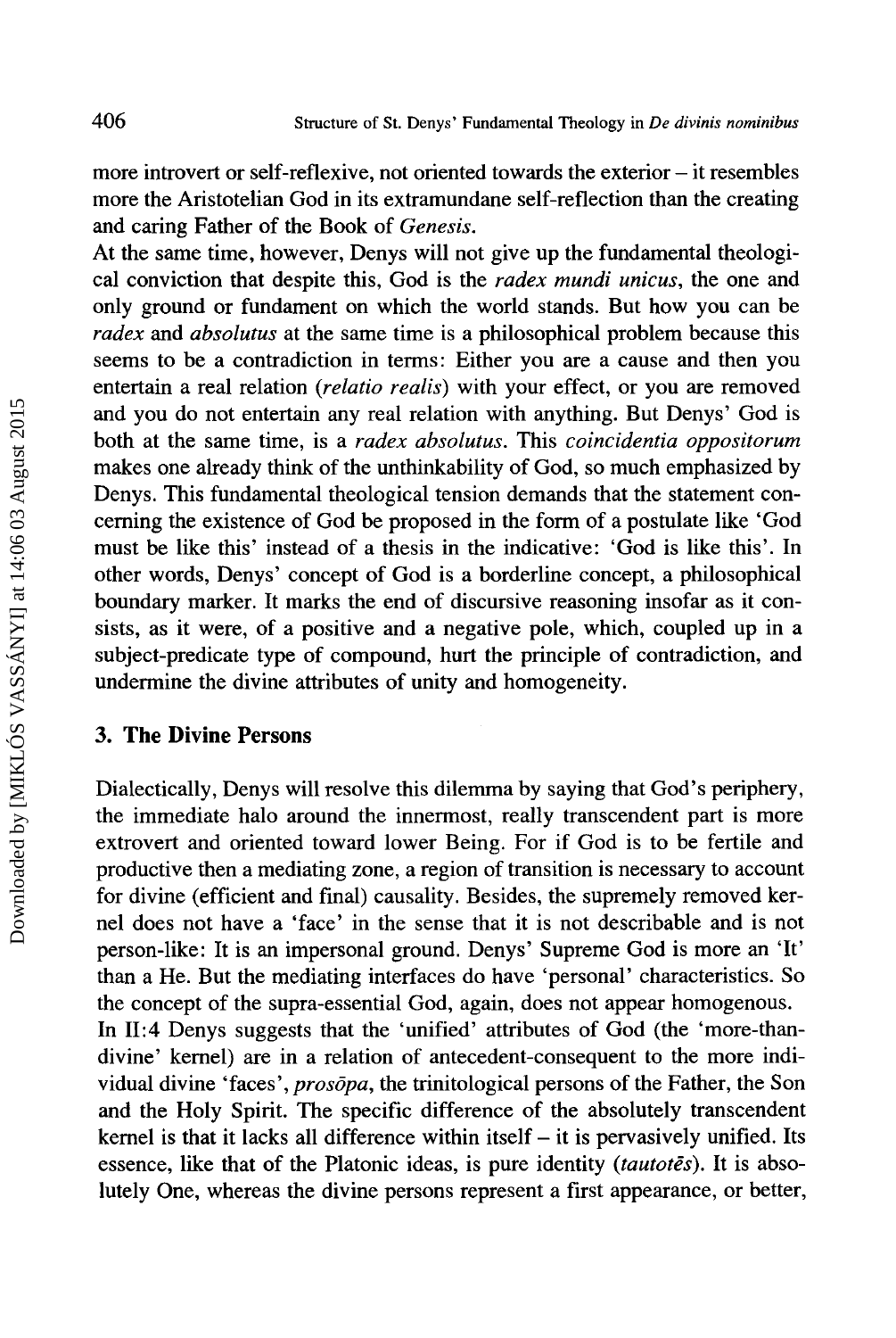a pre-conception of the Many. Although they are still in a region beyond Being (they have *hyperousios hyparxis),* they rank lower on the ontological scale as they depend on a fundament. They seem representative auto-manifestations of the absolutely transcendent One; they are, as Denys puts it with a Neo-Platonic technical term, emanations, *prohodoi,* from it. They are a first periphery around the centre. Their ontological mission is mediation: the canalization of the Good towards Being.

#### **4. God and the World**

The divine persons already constitute a transition between the removed One and Being. Their dialectical function is to ease the paradox that is formed by God's unreachability *and* immediacy for human experience. The distance between God and Being is, on the one hand, infinite; on the other, a series of mediations (the hierarchical mechanism, the 'sacred direction' or 'sacred control' $j<sup>3</sup>$  constantly elevates the lower essences towards the top. Hence, the entire halo around the Absolute is in movement back into the centre. This is not a stabile universe: every fmite thing will go dynamically out of its inborn nature, to enable itself to be united with God. This cross-over, again, creates a metaphysical problem. If we think this return into God consistently, then it implies that on their way back into their origin, created things (especially the souls) will have to cross the border that separates God from the world. In principle, they will have to transcend the boundary of transcendence itself and overcome (or acquire) the *differentia realis* that determines the divine 'hypersubstance.' This crossing of the metaphysical dividing line is parallel to and is in correlation with the cross-over of God from Its absolute trancendence as It emits the representative emanations. God also comes out of Its nature. In fact, the metaphysical differences in this system are represented as absolute, but in reality, they are not rigidly so. They are flexible down to questioning the validity of (Aristotelian) logic. The true ontological relations here seem a net of complex connexions and references between Supra-Being and Being, antecedent and consequent, ground and superstructure, which appear, in fact, not divided by a real difference, but interconnected, oriented towards each other, and interpreting (or attributing meaning to) each other. The *differentia realis,* despite Denys' many explicit statements to the contrary, occasionally tends to have the appearance of a *differentia idea/is.* 

<sup>3</sup> See the definition of *hierarchia,* a term coined by Denys, in *De caelesti hierarchia* III: 1-2 (CD 11, 17).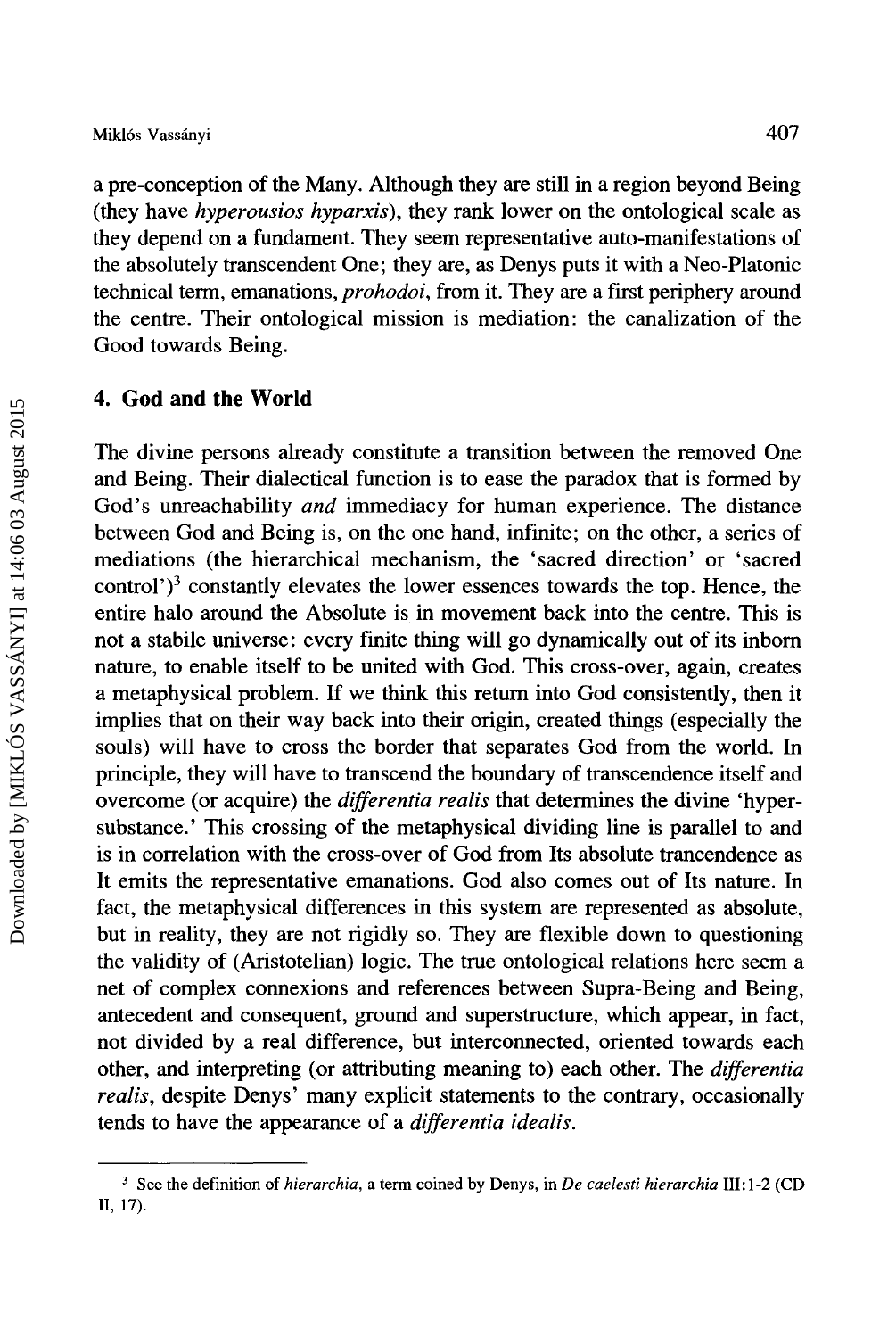All considered, Denys' differentiation between centre and periphery in the supra-essential God is a postulation of the possibility of an impossible transcendent causality. The dialectical resolution of this impossibility demands a system of delegations of power, mediations and revelations whereby the originally hyperbolically removed God will become, paradoxically, accessible to human effort for union. Yet even the thesis that there *are* outflows from the transcendent kernel entails that God, insofar as It is a cause, is not *simpliciter absolutus.* That would mean a complete isolation from effects. So our initial interpretation of Denys' fundamental theology has to be modified in that a thoroughly absolute God could not become the object of positive theology (as Damascius does not fail to point this out already in the opening pages of *De primis principiis)* in the vein of *De divinis nominibus.* That this fundamental theological pattern is, being a theology of transcendent efficient causality, really harmonizable with (Plotinian and) Proclean metaphysics will be, I hope, demonstrated further down in this paper.

#### **5. The Indivisible Division of God**

Another fundamental qualification of Denys' concept of God, logically connected to the previous ones, is the indivisible division of God as the One. This is a corollary to our second point insofar as it presupposes that God is not an exhaustively or *simpliciter* transcendent cause but is in a way present in Its effects (as, we may anticipate, is proposed by Proclus too in §§ 12, 30, 35 of the *Institutio*). At this point, expounded in II:5-6 and 10-11 of *De divinis nominibus,* Denys self-admittedly depends on his master, Hierotheus, who allegedly authored the treatise *Theologikai stoikheioseis,* the title of which so tellingly resembles that of Proclus' Stoikheiōsis theologikē (Institutio theo*logica).* 

After several assertions that God is in an ontologically higher position *(hyperhidrysis)* than all else and 'beyond all' *(epekeina panton),* it sounds, again, as a breach of the principle of contradiction that it is possible to participate *(metekhein)* in Him. But this is not a participation in the strict sense of the term: the participating thing receives only an imprint or impression of the archetype. So when Denys calls this a 'participation without participation' *(amethektos metekhesthai),* he is equivocal- an offprint is only metaphorically part of the archetype. Yet even an act of printing off, being a particular kind of causality, is an entering into a real relation with the *ectypon.* The *prototypon*  exerts real influence *(influxus realis)* on what it informs (this act is called *eidopoiia),* even if this brings about iconic (formal) similitude only. So the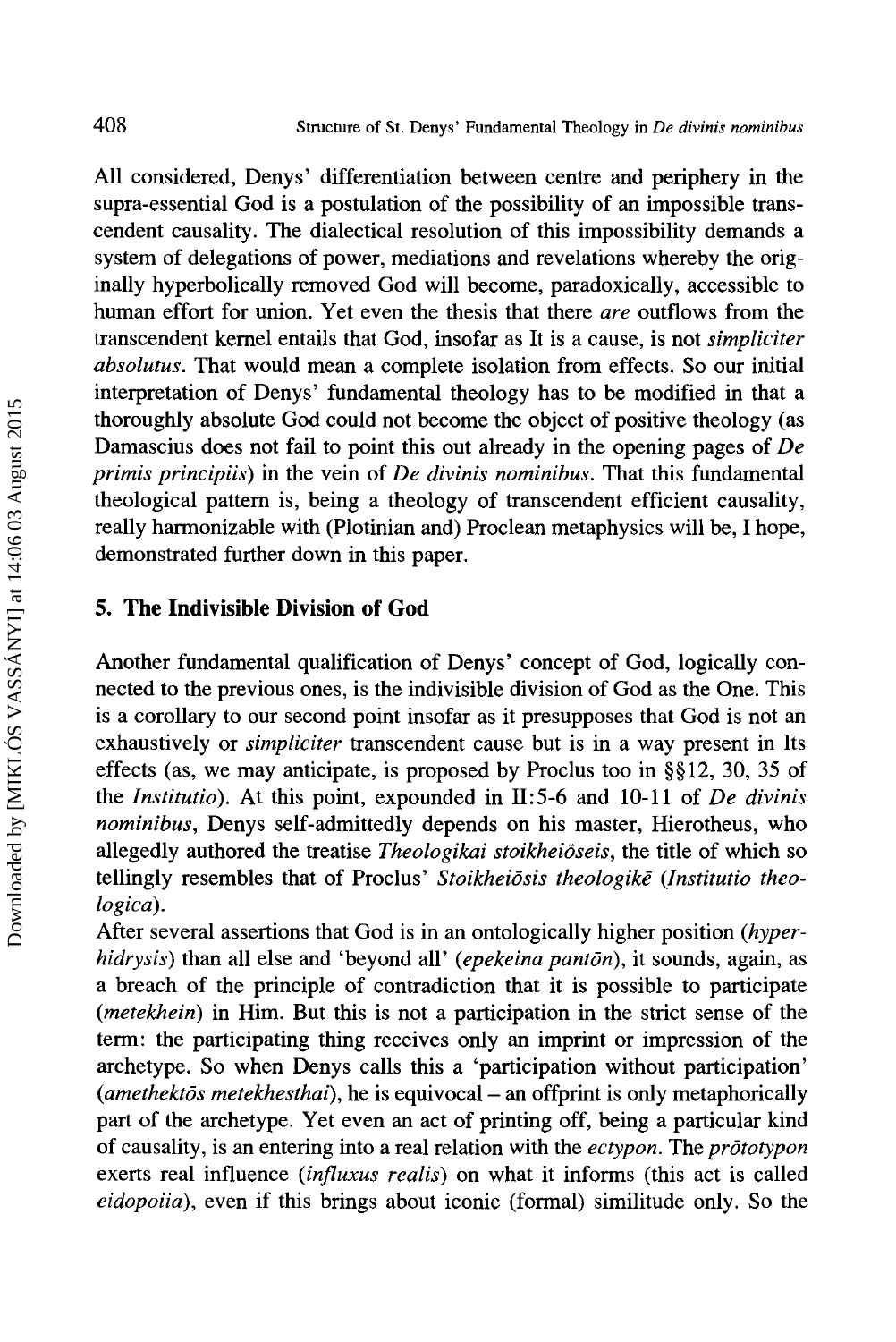problem of God's indivisible division is really reducible to the problem of transcendent efficient causality in general.

It is not difficult to see that perhaps the entire problematique of Denys' fundamental theology, as sketched out above, is (Neo-)Platonic in character. The point I would like to propose in more detail is that it is, more precisely, Proclean rather than of any other Platonic kind.

#### 6. Proclus: Ontology and Causality as Principles of Theology

On the basis of the *Institutio theologica,* it is perhaps appropriate to say that for Proclus, fundamental theology is essentially a combination of a theory of (supra-essential and essential) Being with a theory of efficient causality (by emanation and participation). This combined theory  $-$  like that of Denys  $$ makes the Good and the One coincide in the Supreme God, and identifies the latter as the First Efficient Cause, or better, as the Cause of Causes, *causa causarum.* 

For Proclus, the principle and ground of Being is causality, insofar as whatever is part of Being is an effect of 'Supra-Being'. Causality is linear (i.e., not circular), and not infinite, so by its operation, a natural hierarchy (system of dependences) of Being is constructed. By the mediation of a complex hierarchical system of Imparticipables, Participables and participating things, all Being will be ultimately reducible to one single cause, also because all multitude logically follows the unit, the One (as the One is a condition of the Many but the Many, at least in the order of existence, are not a condition of the One). By virtue of these metaphysical principles concerning the nature of causality, a real difference will appear between the Ground of Being and Being itself. In Proclus' eyes, the Good is perhaps the more eminently causal aspect of the

One. Or perhaps we may say that the Good is more like a supreme final cause while the One is more like a supreme efficient cause. But as he considers the One and the Good to be the same  $(\S13)$ , it will be convenient for us to term them, together, the 'One-and-Good'. The fact that Being as an effect depends on its cause, the One-and-Good, is logically formulated by Proclus in the thesis that Being participates in the Good (§8). Participation (more properly, 'being participated') here seems a kind of efficient causality. Since hereby the First Efficient (and Final) Cause of all existing things will be a supra-essential One-and-Good, Being itself will necessarily have only a lower axiological status. By this first sketch it already appears that the conception of Proclus' fundamental theology is by and large the same as that of the Areopagite. But there are more exact correspondences.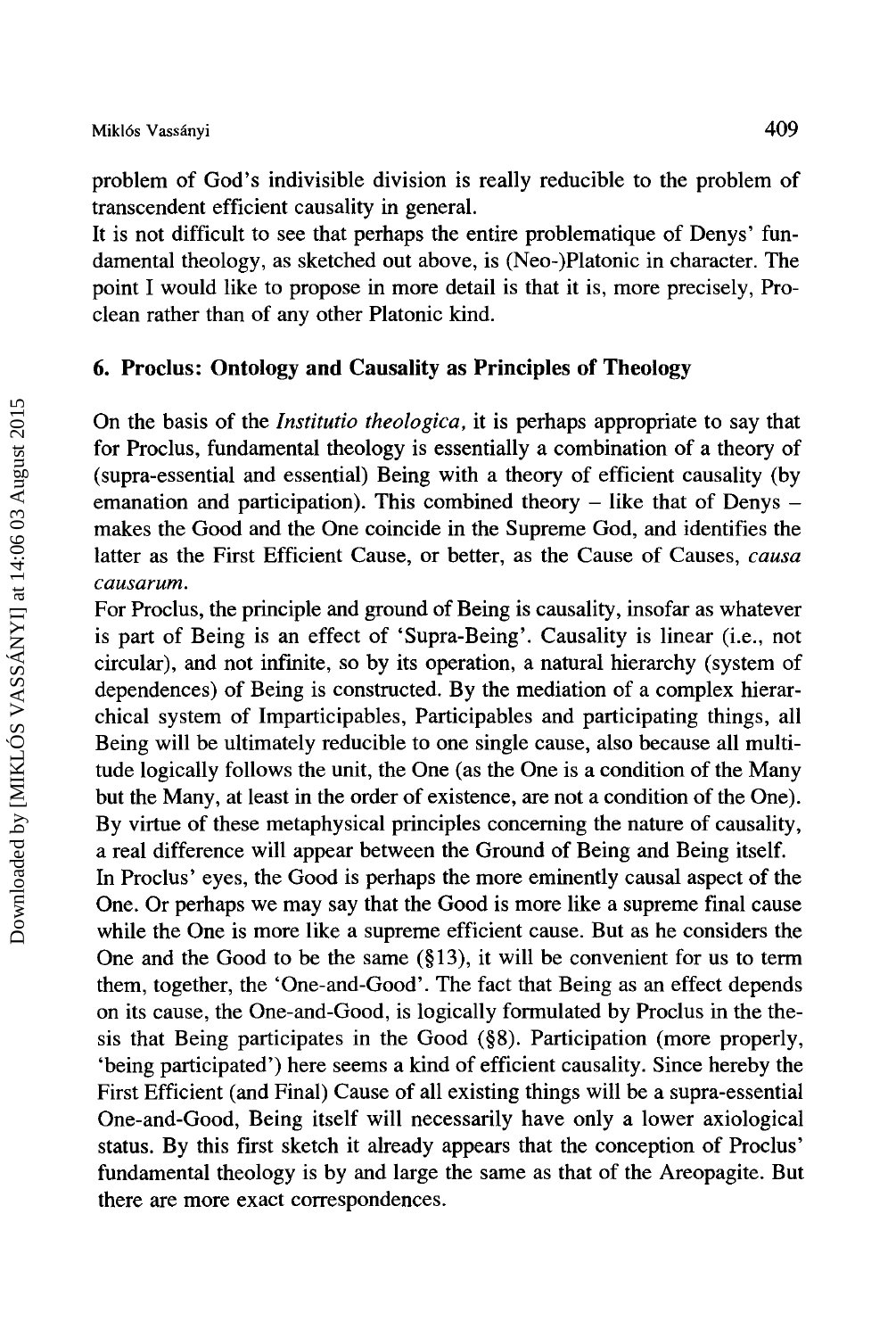#### **7. Peculiarities of the Proclean Conception of Causation**

For Proclus, causality implies that there must remain something of the cause in the effects  $(\S12)^4$ . This is, hence, a double-faced causality: it is partially exient (outgoing), partially immanent, which entails that the things thus produced will not have a principle of identity in the strict Aristotelian sense of the word. Their source is, in a way, also their material cause. This thesis is recognizable, in tum, in Denys' idea that there is always an essential connection between the (allegedly) transcendent God and Creation (cf. also §§30, 35 of *lnstitutio theologica).* 

Proclus also speaks about the Indivisible Division of the One as he says that everything participates in the One (τοῦ μὲν ἑνὸς πάντα μετέχει τὰ δπωcrouv ov·ra, § 20, though it is impossible to participate in the lmparticipables  $(\tau \alpha \, d\mu \epsilon \theta \epsilon_{\text{K}} \tau \alpha)$ , which include, first and foremost, the One, and which engender the participable things from themselves (§23). These dialectically difficult theses, later implicitly criticised by Damascius, both recur, in a partially different terminology, in the fundamental theology of *De divinis nominibus.* 

### **8. Context and Intentions of Proclus' Fundamental Theology: A Rationale for the Peculiarities**

Proclus' peculiar, causation-based theology is as it were embedded in a broader set of fundamental philosophical presuppositions about the nature of the universe and about the character of Being in general. A consideration of this platform for Proclus' theology will also help us better understand the philosophical relation between him and Denys.

The Proclean universe is one of dynamic productivity: It is precisely by the example of the generative operation of the One-and-Good that all perfect things generate (in the measure of their perfection). The One-and-Good is seen here as indicating the route for the lower essences to take; as an exemplary prototype precisely in respect of generation. (Cf. §25: Everything that is perfect imitates the only source of all Being [=the One-and-Good] insofar as it produces effects.) Hence, Proclus' dialectic does not demand a justification for the generative operation of the One-and-Good, even if the One-and-Good is transcendent: it is the *lack* of generation that would demand an explanation. The Proclean God of gods: the One-and-Good is in this sense (not surprisingly) more Platonic than Aristotelian: though Proclus vindicates Aristotelian

<sup>&</sup>lt;sup>4</sup> δέον πανταχού παρείναι τι τοίς αιτιατοίς έκ της αιτίας.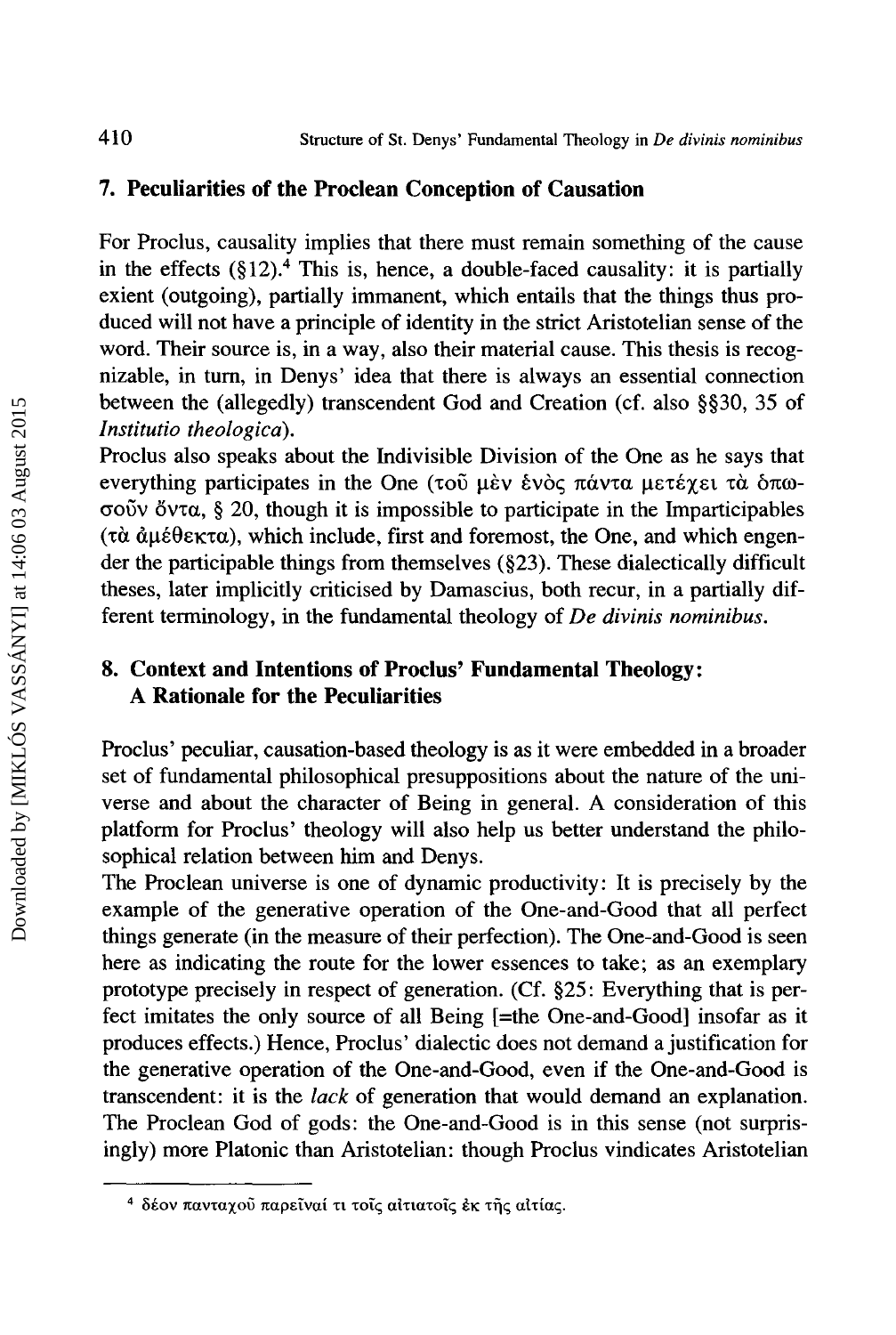perfection and transcendence for it, he also attributes essential generative operation to it (like Plato does, to the ideas, in *Timaeus).* 

Hence in *Institutio theologica*, a fundamental theological presupposition of Proclus' is that efficient causation is a perfection, i.e., that improductiveness or the lack of effectivity is an imperfection (cf. §7: Fertility or engendering is a perfection; see also §23).<sup>5</sup> Precisely this axiological preference is perceivable in Denys' tendency philosophically not to endorse a concept of God that is strictly transcendent (even if he does so verbally). For Proclus and Denys alike, it is a conceptual incoherence or discrepancy, a contradiction in terms to posit a God that is effectless. This would be like positing a father without a child  $-$  it would mean the lack of potency, of creative power. The lack of creative power is a deficiency or imperfection, even if the Proclean rule of causality is that causes do not produce effects ontologically equal to themselves (there is an invariable degradation of the quality of essence in the causal process). It is, on the contrary, by the superabundance of potency (excess of power) that efficient causes produce effects (cf.  $\S 27$ ). Only the most remote thing from the First Cause is improductive  $$ whereby productivity will be viewed also as a principle of universal order.

#### **9. Ranking the Divine Perfections**

From this perspective, the ultimate organizing principle for Denys' as well as Proclus' respective fundamental theologies is the *ranking* of the divine perfections. Our authors will rank productivity (fertility) above transcendence. So within God, the tendency of self-revelation (of 'giving') is seen as more perfect and thereby overriding that of self-hiding (of 'keeping'). It is the characteristic nature of the Good that from its original 'singularity' it will unfold into the Many. The One is a transcendent bud (the Plotinian *dynamis panton)* which erupts because of the Good. Hence the Good as it were blows up the splendid isolation of the One. The One is pure self-identity in a region beyond Being, and the Good is like a First Mover acting on it in the concept of the 'One-and-Good,' which is thus itself a problematic concept. The One-and-Good is Janusfaced insofar as it seems the unification of a static principle and of a dynamic principle; better, it is *one* principle, which is static and dynamic at the same time and to the same (perfect) degree. Although they thus do rank productivity above transcendence, Proclus and Denys will not let go of the latter either, which causes serious logical and dialectical tension within the system. This is

 $5\,$  ή γαρ άγονον εστήξεται καθ' αυτό, και ουδεν αν έχοι τίμιον ή δώσει τι άφ' εαυτου, και τό μεν λαβόν μετέσχε, το δε δοθεν ύπέστη μετεχομένως.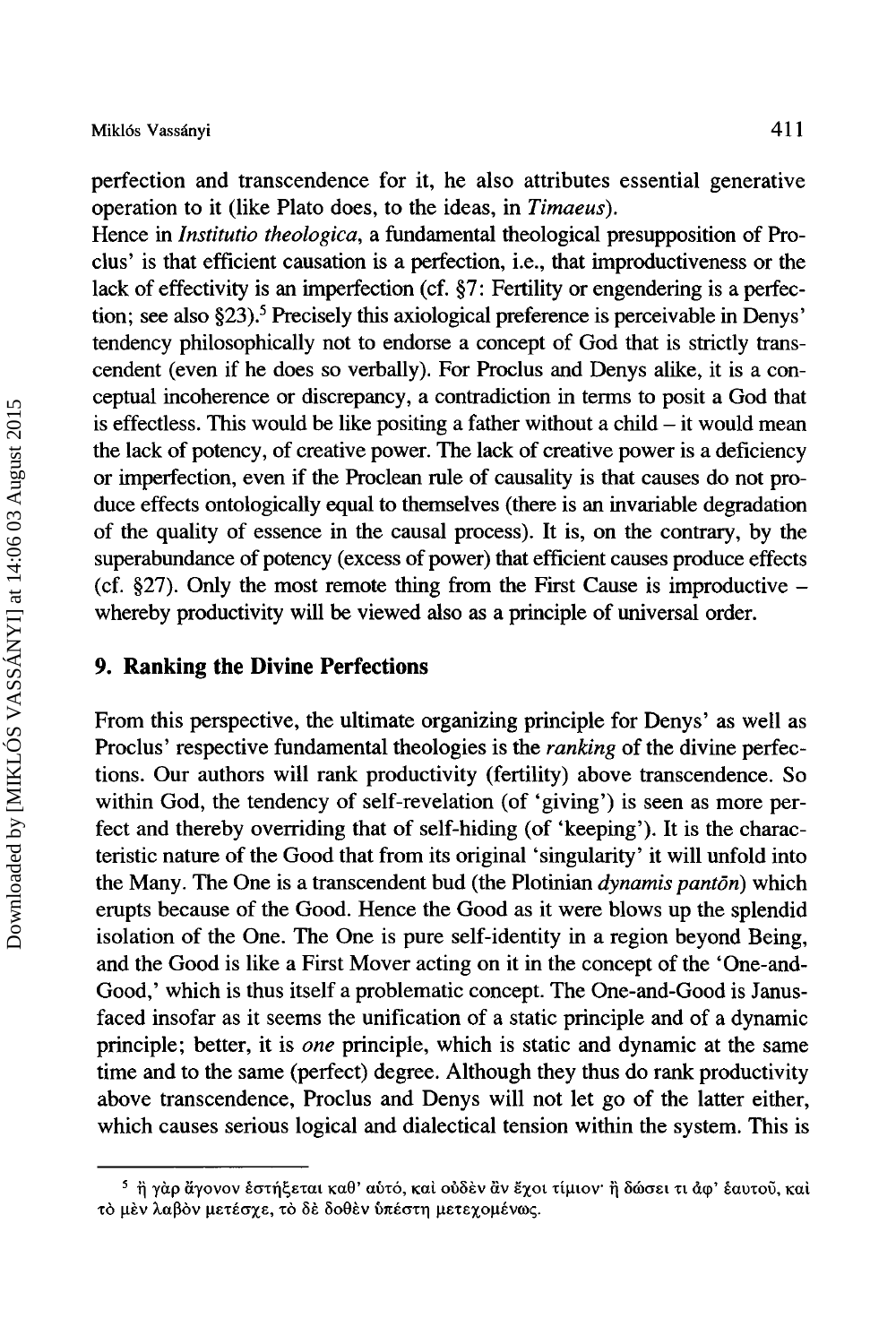in fact an aporetic situation, as Damascius will show. But it may reflect the natural relation of human thought to God.

#### **10. The Problematic Identity of the One with the Good**

At this point, one may have the impression that the most important metaphysical question within this system is why the One must be also essentially Good, if the two display contradictory natures, inasmuch as the One is a 'keeper' while the Good is a 'giver.' This question is all the more important if we consider that the entire metaphysics of both our authors revolves around the Platonic principle of *homoiosis theoi* as the universal rule of Being. The One-and-Good, a static *and* dynamic supra-essential thing is hereby conceived as a structural archetype or pre-figuration of all Being.

In search of a philosophical explanation for the problematic identification of the One with the Good, we may remind ourselves that the One is viewed here as a principle of Being insofar as it is the principle of individuality, without which there is no identifiable entity. Hence oneness via individuality is one necessary (though perhaps not sufficient) condition of Being. Being in itself is considered good insofar as non-being is a lack and therefore an imperfection - this seems a major implicit axiom in the reasoning. So by the principle of sufficient reason *('nihil dat quod non habet')* it results that in the cause of Being there must be oneness (self-sameness) and goodness together (in a region that precedes and founds all Being). So the One and the Good are the same thing.

Though this is a *prima facie* flawless and simple enough deduction, a deeper dialectical analysis may point out the following problem in it: Since ultimately the Good (or a good objective) is realized in this way, the One will appear as a subordinate instrument of the Good. There is a teleology in this process in which the Good is a final cause, and this entails that the One as a means is subservient to the Good as an end in itself. This will disturb the identity of the two, in that it presupposes a kind of meta-ontological hierarchy between them. So the One and the Good are not the same thing.<sup>6</sup>

<sup>&</sup>lt;sup>6</sup> The thesis that the One is a principle of Being further means that it is impossible for a thing to exist if it is not a defined (determined) existent. 'Definition' in this sense is ultimately the subsumption of the characteristic attributes under one unified subject or in one substrate. In this view, it is ultimately the *coherence* (the numerical oneness) of a substance that gives it Being: whatever is, is defmed as a numerical unity. Hence in broader terms, it is the *structure* of a thing that renders it existent. This can perhaps be interpreted as the (onto )logical precedence of *essence* over existence. The quality or specific *perfection* of essence entails existence. The One is in this case a *regio idearum,* a repository of ideas which tend to exist in the measure of the unity they receive from the primordial unit, the One.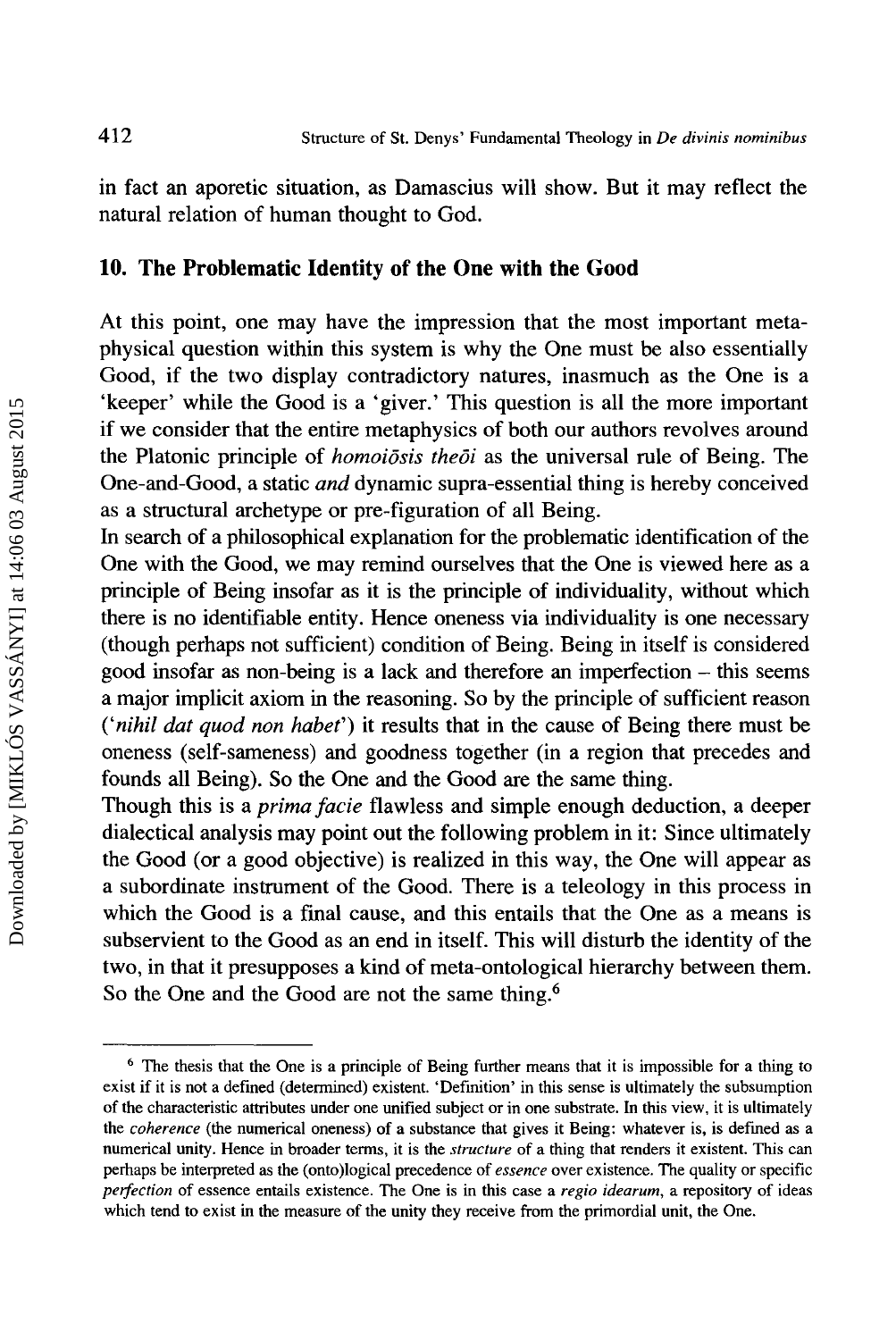#### **11. Conclusion**

The concept of the One-and-Good is thus a problematic concept insofar as the perfect identity or coincidence of its two 'poles' is hardly thinkable consistently, without hurting in some way the principle of contradiction or at least without becoming paradoxical. Clearly, Proclus and in his wake Denys have constructed an idea- for 'idea' may be a better term to designate this kind of mental representation – which tries to give the best possible representation of a thing which escapes representation, as they themselves admit. God is elusive - the idea of the One-and-Good is a stumbling stone for systems. Hence Proclus' and Denys' dialectical effort may perhaps be labelled as an endeavour of a causality-based theology to surpass the principle of causality itself.

In a final analysis, the many-sidedness of the idea of God as the One-and-Good reveals a twoity or duality in its deep structure. It is by this fundamental twoity that the One can be productive and hereby also Good. But Proclus and Denys alike try to ask behind that basic twoity and intuit pure unity as an absolute divine source. This ultimate striving consists in throwing away the instrument - the logic of causality - which has brought them to this metaphysical break point; and Proclus' and Denys' intention alike is to bring their readers to this point from where, in their conviction, that unity is really intuitable. At this point, then, it is no wonder that there is a qualitative difference between what has been done so far (essentially, rational theology) and what must follow now (a kind of intellectual vision). The conceptual blurring, the gradual fade-out of logic which is perceivable in the deep structure of the theology of the Oneand-Good is thus the mystical cloud of a *visio beatifica.* 

While this consideration may offer a rationale for the dialectic problems inherent in this theology, a last systematic doubt emerges as to the logical categorization of the concept of the One itself. To me at least, it remains a moot question whether the One  $-$  especially in Proclus' presentation  $-$  is not ultimately a simple concept of relation, instead of being the autonomous and self-explanatory concept *(idea distincta)* Proclus makes it appear. For in purely systematic terms, we do not seem entitled to speak about the One if we do not contrast it to the Many. Viewed from this perspective, the One does not logically precede the Many but depends on the Many in the same measure as the Many depend on it. This observation could suggest that the relation between the One-and-Good and the world is one of interdependence in the order of *cognition* and may be one of dependence in the order of *existence* only.

In a historical respect, the conclusion of this short analysis concerns the philosophical theological relationship between Proclus and Denys. It goes without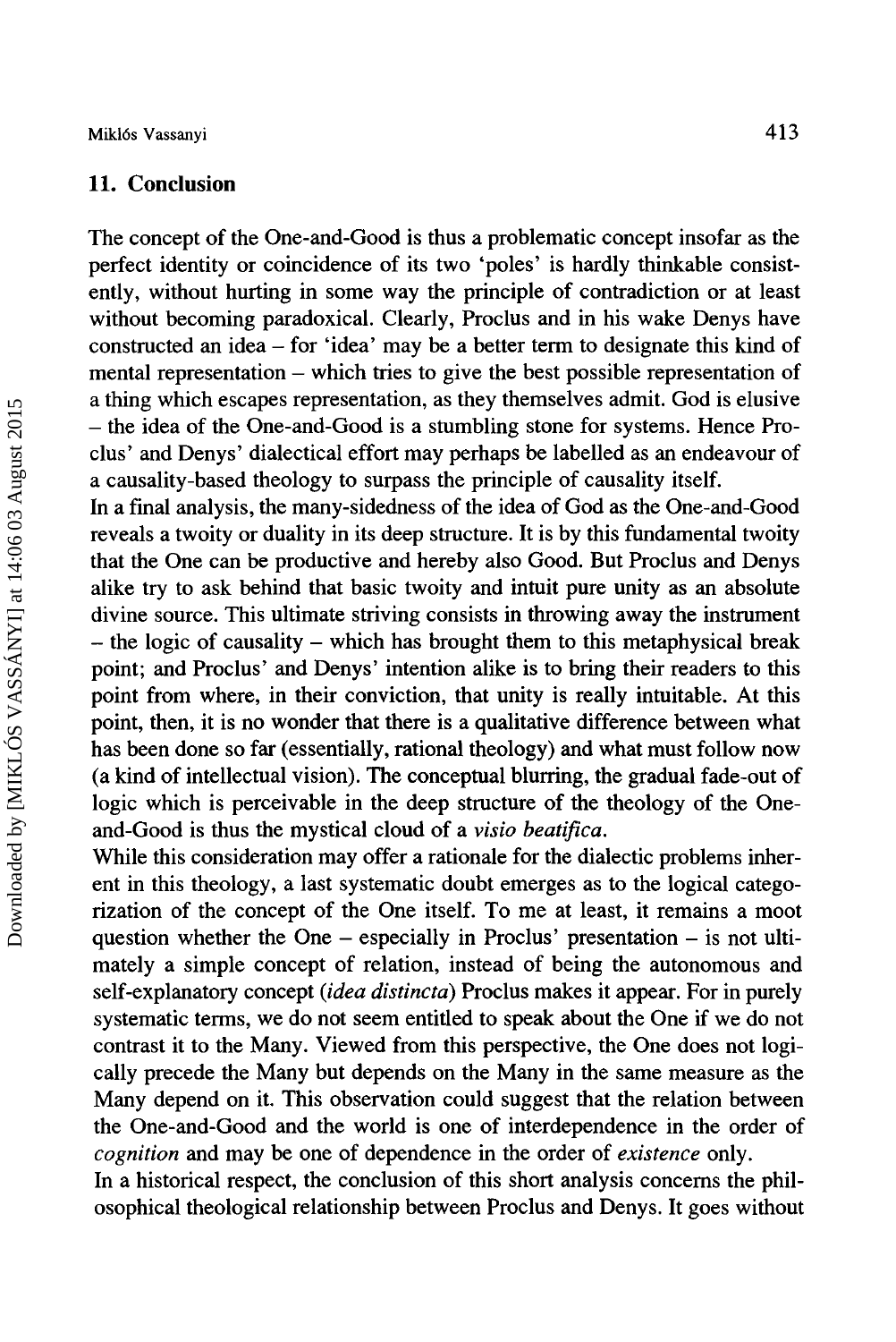saying that Denys does not reproduce Proclus' system crudely. In Proclus, following the One, there is a plurality of lower gods, a systematic theory of the Imparticipables, the Participables and the Participating etc., whereas in Denys, needless to say, you will find trinitology and Christology, plenty of Biblical and synodical references etc. Also, Denys (and this may be Damascius' influence) goes one degree further than Proclus in emphasizing the transcendence of God (cf. ch. XIII of *De divinis nominibus).* But the entire problematique of transcendent efficient causality is there in Proclus already, even though not so dramatically exposed because the One-and-Good is not so hyperbolically removed. The question of indivisible division is, as we have seen, also part and parcel of Proclean fundamental theology. So is the problem of divine productivity (together with the possible rationale we have outlined above). Hence the philosophical theological topics entailing 'breaches' of the principle of contradiction are all present in the */nstitutio.* Therefore we seem entitled to draw the conclusion that *De divinis nominibus* is a fundamental theological reflection and elaboration on Proclus which metaphysically points in the direction of Damascius, whose philosophy of the One Denys certainly knew; and that the structure as well as the meaning of Denys' fundamental theology is to a large extent the same as that of Proclus', so that in this domain too he conserved a great part of Neo-Platonic philosophy.

Finally, is the merger Denys carries out between Christian and Neo-Platonic theology successful and harmonious? Beyond doubt, Denys created an intuitive, productive and original theological synthesis, which is open-ended in the sense that it will bring the fellow believer to a point where reasoning may cross over into an *actus fidei,* the mystical union. So in this sense, it is a successful merger. Whether it is also philosophically 'harmonious' may be a different question. On the one hand, you would not call a text like *De divinis nominibus*  a simple conflation or *assemblage* of heterogenous pieces, since it is inspired by the same unitary theological spirit, and its philosophical tenor is characteristically unique in its kind. On the other hand, it is constructed in a way that Christian and Neo-Platonic source materials and terminology are intertwined, often in a manner that a Christian thesis is explained in Neo-Platonic terms. *De divinis nominibus* has not only a theological but also a textological deep structure. On the level of the construction of the text, the way Denys combines and intertwines his sources is often clearly identifiable and you can directly go back to the Neo-Platonic passage where a particular term or idea was appropriated from. So in a textological sense, the merger is not flawless. In a theological sense, a complete harmonization of the fully developed Christian theological system of the late fifth century with, say, Proclean philosophical